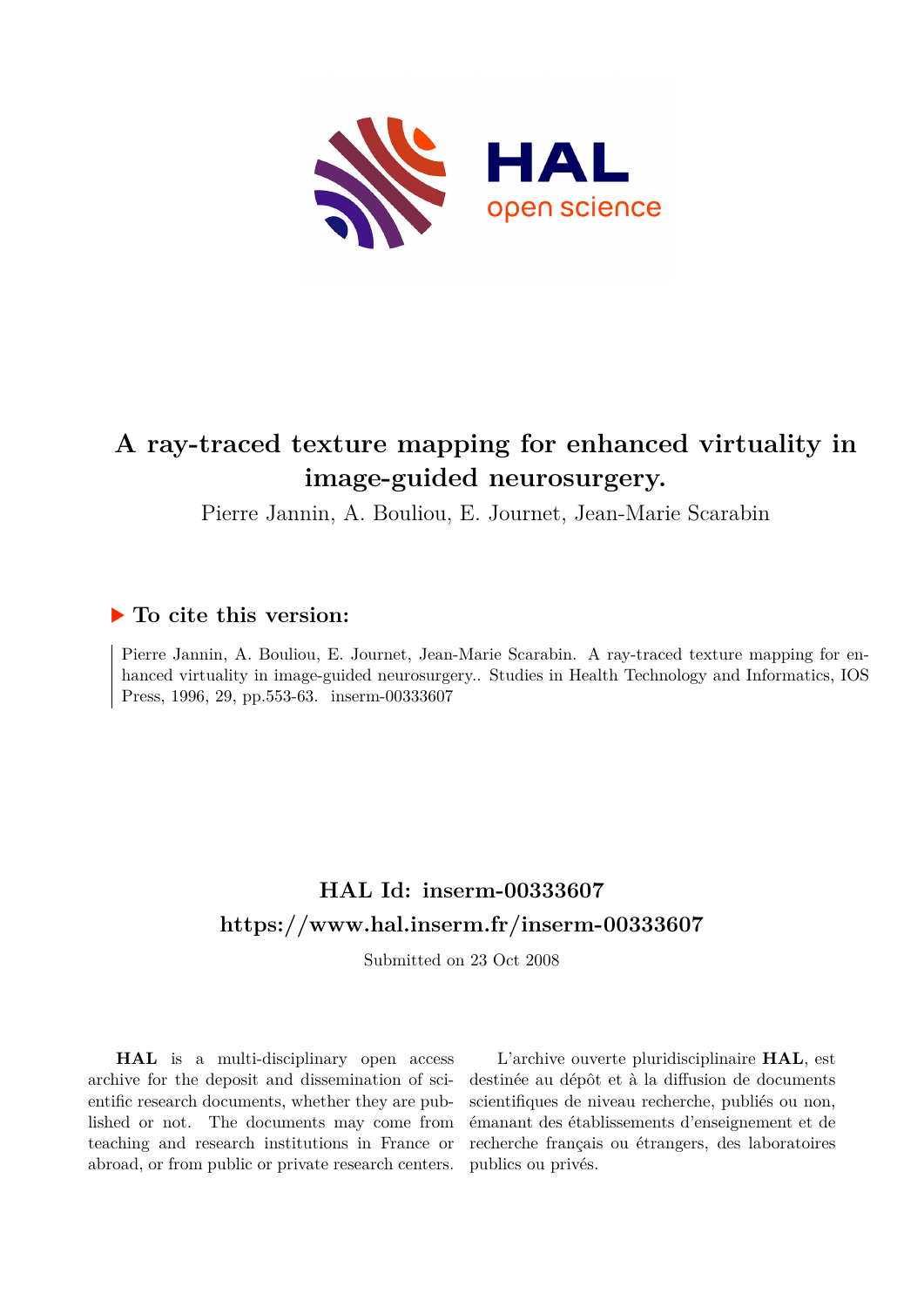# **A Ray-Traced Texture Mapping for Enhanced Virtuality in Image-Guided NeuroSurgery**

**P. Jannin, A. Bouliou, E. Journet and J.M. Scarabin Laboratoire SIM/CERIUM 2, Avenue du Pr. Léon Bernard 35043 RENNES Cedex / France pierre.janin@univ-rennes1.fr** 

**Abstract.** 3D imaging systems and algorithms give virtual representations of the real world. New emergent hardware systems create links between virtual information and the real world. They allow the simulation and the remote performance of a real action. For instance, in image-guided surgery, 3D digitizers (localizers) give information from the real world to the virtual one and robotics environment from the virtual world to the real one. Virtual and real information must be also visually confronted to facilitate their understanding. The solution, we propose here, is the superimposition of the real view of the anatomical regions concerned by a surgical act with the 3D digital data sets. Rather than the solutions which display the virtual images in the real world, our method consists in a ray traced texture mapping which provides the display of real images in a computed world.



## **1. Introduction**

The development of digital technologies has allowed the medical community to view inside the whole body without physical injury. 3D algorithms permit now the scanning of the whole acquired volume at any incidence. The surgeon can prepare, on the image itself, the act he is to perform. The 3D digital data sets can be modified and displayed as required, thus permitting a complete simulation of the surgical act<sup>1</sup>, so called image guided planning. With multimodal image guided planning, the surgeons have to integrate, in a visual way, a large amount of information. This integration is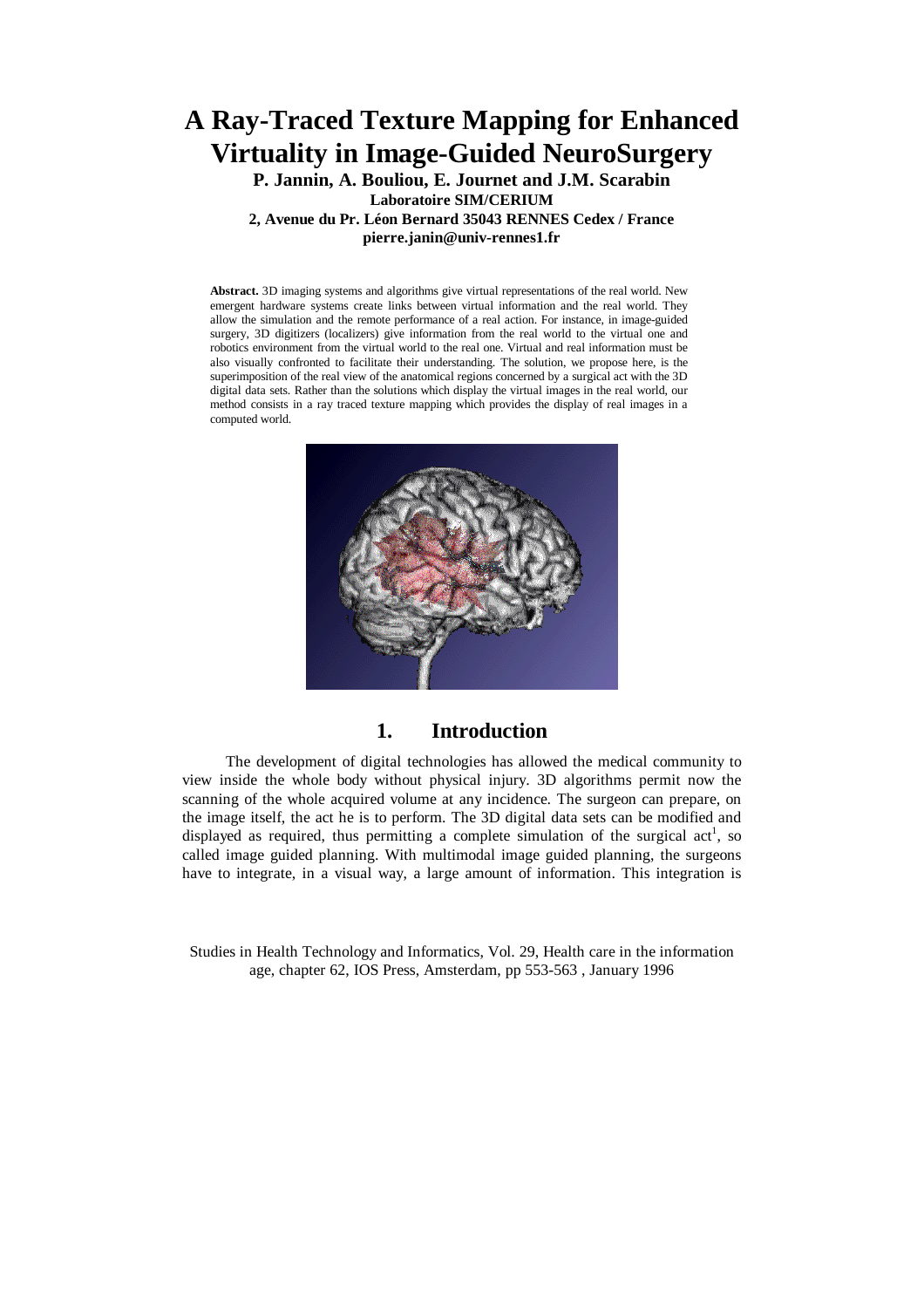usually performed in a mental way. The next step of the simulation is to use this virtual information for direct action in the real world, so called image guided surgery.

In the neuro-surgery field, the real anatomy of the patient, viewed in the **O**perating **R**oom (OR) context, is more complex to analyze than the three-dimensional digital data sets available for the surgeon. It is due to the operating field (surgical tools, compresses, sheets, ...) and to the restricted opening area (only the anatomical areas involved by the act are visible). Moreover, through the skull resection, differents anatomical parts or objects are visible (vessels, blood, duramater, skull, ...) whereas the digital data sets are often segmented and represent only one modality at time. The capability to superimposed the real view of the anatomical regions concerned by the act with the 3D digital data sets will bring to the surgeon additional information to facilitate the links between real and virtual worlds.

#### **Superimposition between real and virtual images**

This superimposition could be done by projecting virtual images on the corresponding real anatomical area of the patient. This solution, called enhanced reality, has been already mentioned by different research labs<sup>23456</sup> which used virtual reality systems in the  $OR^{78}$ . In such systems, the basic idea is to show the virtual images through an optical system (glasses, mirrors, ...) with a transparency effect which allows to see the patient anatomy behind. The position of the optical system is known in a global coordinate system either at the beginning of the session, if the system is fixed, either at any moment if the system can be moved. The corresponding 3D images are computed relatively to the new position and displayed in the optical system. That way the surgeon can keep his attention on the the patient. He does not have to turn his eyes in order to look at the computer screen. The problems induced by these solutions concern the 3D to 3D registration software and the development of dedicated Virtual Reality hardware to allow the visual mixing.

The visual confrontation of real world (corresponding here to real images) and the virtual world (corresponding to the 3D synthetic data sets) can be done by the insertion of the virtual data in the real world. It corresponds to the 2D projection and display of the 3D data sets on a real 2D image or directly on the patient himself. But this confrontation can also be done by the insertion of the real information in the virtual world. This could be done by the projection (mapping) of the real 2D snapshot on the 2D virtual image or directly on the 3D data set.

These two different solutions are usually requiring the knowledge of the 3D information in the real and the virtual worlds. So, optical or stereoscopic systems are used to recover the 3D nature of the real world. The method presented here does not require such systems. This paper concerns the preliminar study to prove the feasibility of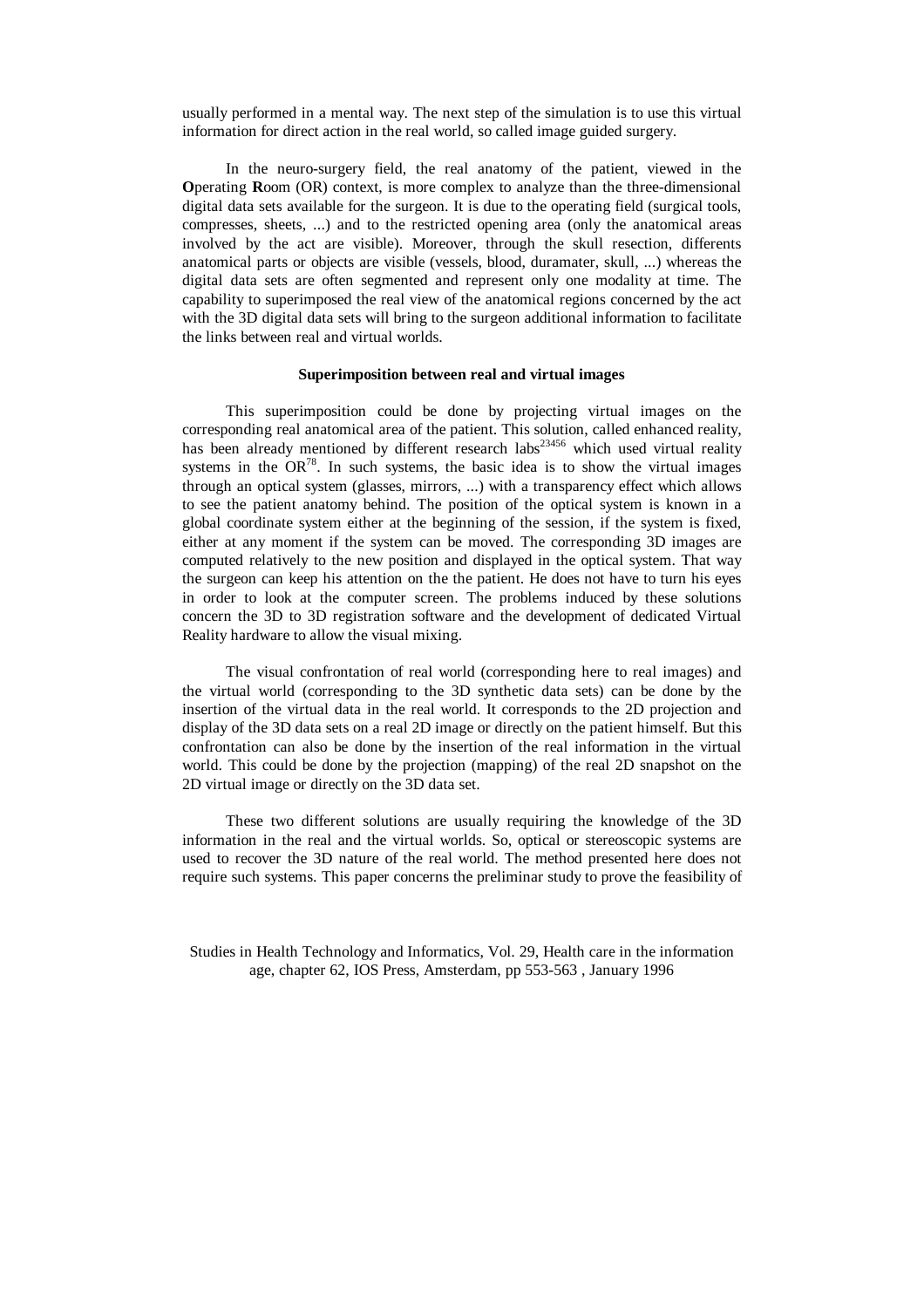a new approach of texture mapping on synthetic data, the next steps will concern its integration in the neurosurgical procedures.

# **2. The "Virtual Ray Tracing" method**

For the visual confrontation, we choose to integrate the real 2D images in the virtual world. We propose in this paper a new approach based on the mapping of a "real" 2D image of the anatomy of the patient on the virtual images. The problem corresponds to a texture mapping with the respect of the acquisition geometry. This method allows to compute the coordinates of all 2D points belonging to the photo in the 3D coordinates system. To do this, we need the computation of the 3D to 2D matrix corresponding to the rigid transformation which associates to a 3D point its corresponding 2D one on the photo. Once the computing of the 3D position (3D geometry) of the 2D capture is completed, the computing of new points of view of the 3D data set with the projected photo is automatically done. So, the problem is now to find or approximate the 3D shape of the photo with only 2D information.

No assumption about the shape of the area or about the geometry of the capture of the photography is taken in this method. In the first developments, we have tried to forget the applicative data and to have a global approach independent from this applicative context. The same problem could be find in realistic rendering of digital ground model, for instance.



*The data of the application : the 3D display of segmented brain and the 2D picture*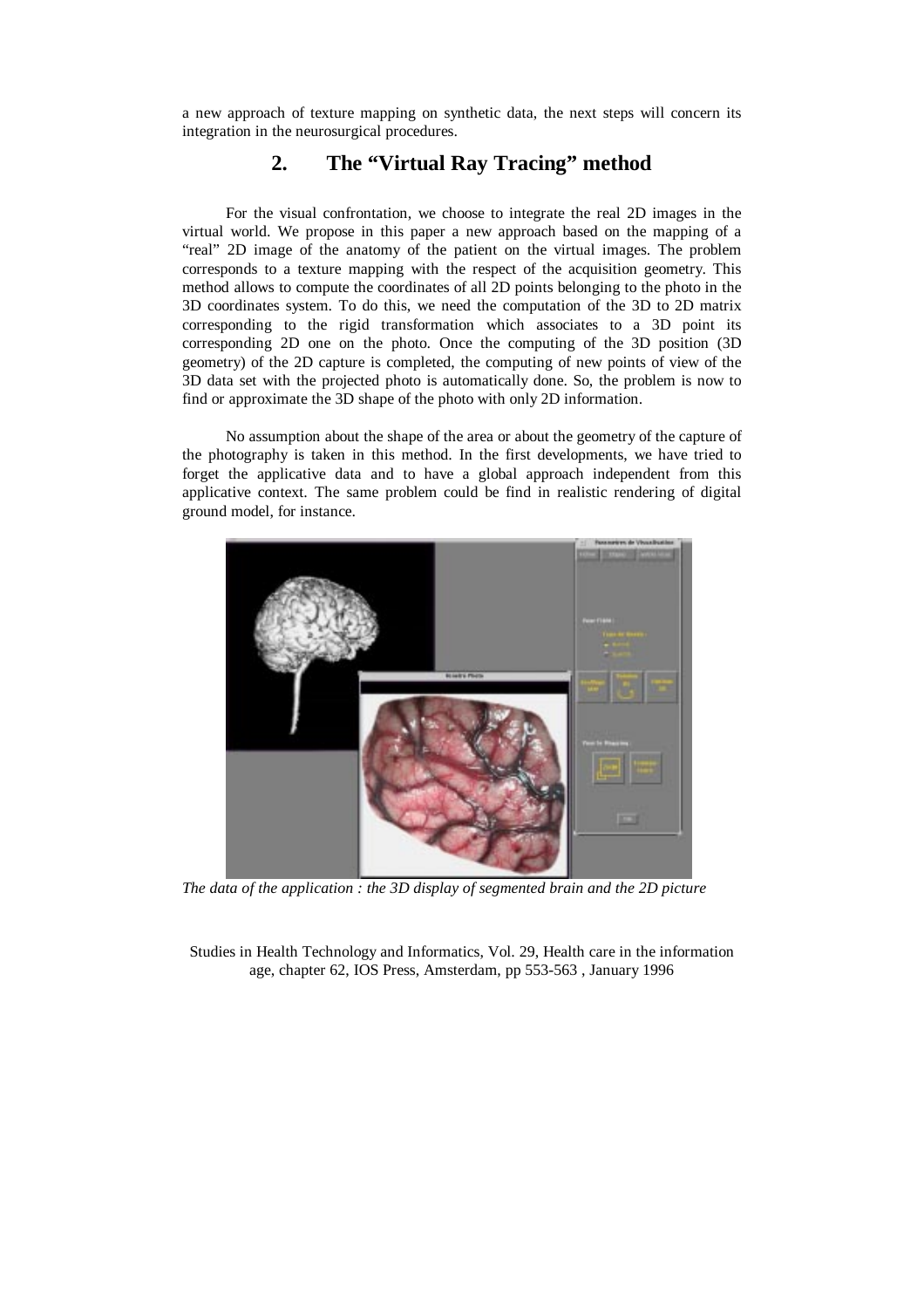

The different steps of this method are :

**Data Pre-Processing** to select the areas of interest, **3D to 2D Registration** to compute the acquisition geometry of the photo, **Virtual Ray Tracing** to retrieve the 3D information of the points belonging to the photography,

Rendering of the 3D data set and **Display** of the photography on the 3D virtual data set as a texture mapping.

Let **Ir** be the photography or 2D real image of the object, **Vv**, the 3D synthetic data set or virtual volume, **Iv**, the rendering or the virtual image of **Vv**, **Ivr**, the resulting image of the projection of the 3D reconstructed photography.

## *2.1. Computing the acquisition geometry for the photography*

So, we have to compute a 3D to 2D matrix. It's a classical registration problem where different methods<sup>91011</sup> can be used according to the choice of a rigid or elastic transformation to model the deformation, to the referential data to match (point to point,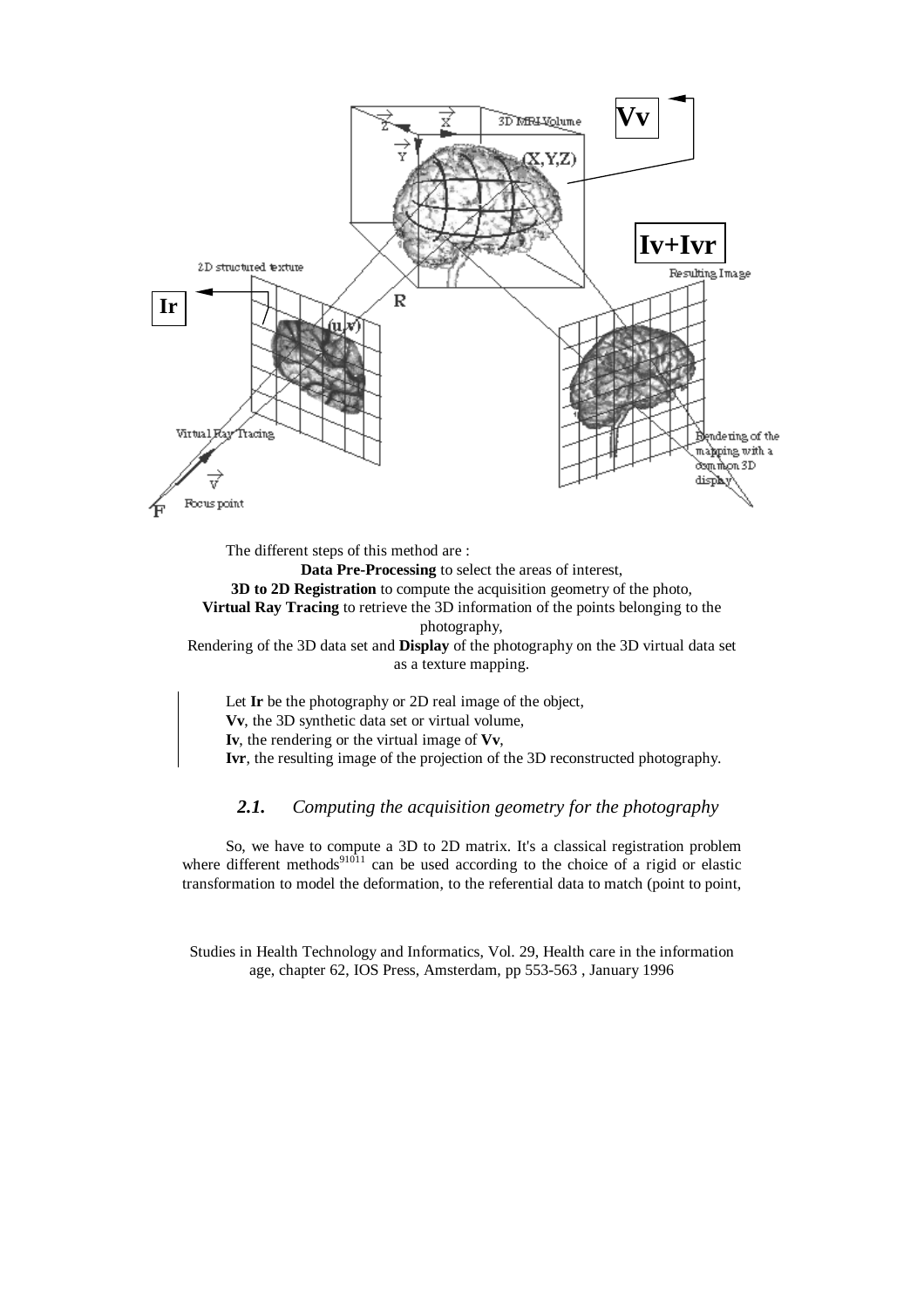set of points, surfaces, volumes or combination between them), to the computation of a criteria between the referential data (Euclidean distance, Champfer distance, ...) and to the criteria minimization or maximization function used to select the best solution (least squares, Powell algorithm, ...).

The problem of the computation of a 3D to 2D transformation is common with the applications using directly this matrix to project the virtual data in a real photography or video; the fusion is done in the real world. In our case, we will use this matrix to find the 3D geometry of the pixels belonging to the photography. So, this fusion is done in the virtual world.

Our problem is to find the eleven coefficients of the following matrix :

| $(u, v)$ 2D point belonging to Ir,<br>$(X, Y, Z)$ 3D corresponding point in Vv, |                                                                                                                                                                                                                                   |  |
|---------------------------------------------------------------------------------|-----------------------------------------------------------------------------------------------------------------------------------------------------------------------------------------------------------------------------------|--|
|                                                                                 |                                                                                                                                                                                                                                   |  |
|                                                                                 | $\begin{bmatrix} u \\ v \\ 1 \end{bmatrix} = \begin{bmatrix} m_{11} & m_{12} & m_{13} & m_{14} \\ m_{21} & m_{22} & m_{23} & m_{24} \\ m_{31} & m_{32} & m_{33} & 1 \end{bmatrix} \begin{bmatrix} X \\ Y \\ Z \\ 1 \end{bmatrix}$ |  |

To perform this registration, we have used a simple point to point registration which needed the knowledge of  $5 \frac{1}{2}$  (6) points. The 3D data set is rotated according to an orientation close to the 2D picture one. This selection is done on both images by choosing common referential points. The conic transformation is computed by minimization (Least Square minimization method) of the Euclidean distance between the referential data. The corresponding matrix is then stored with the data $12$ .

## *2.2. Virtual Ray Tracing*

A new method based on a "Virtual Ray Tracing" has been develop to allow the computation of the 3D information of **Ir** without any a-priori knowledge of **Vv** or of the capture geometry and without any use of 3D acquisition system (laser, 3D stereo vision or 3D sensor, ...).

The aim of this method is to retrieve the 3D information of **Ir**. The 3D to 2D matrix is not well-posed, so it does not allow us the direct computation of the 2D to 3D inverse matrix. So, we have to develop a method similar to the 3D reconstruction methods.

The basic idea is simple : Rays are virtually traced through the nodes of a grid defined on **Ir** to the volume **Vv**. The 3D coordinates of the 3D point reached by a ray are associated to the corresponding node of the grid. This 3D point also corresponds to the intersection between the ray and the object surface. So, for all nodes of the grid, the 3D coordinates in the **Vv** coordinate system are computed. After this step, the picture will be represented by a 3D surface constituted of polygons. This surface can be rotated and projected as wanted in the **Iv** coordinate system used for the display of the 3D volume.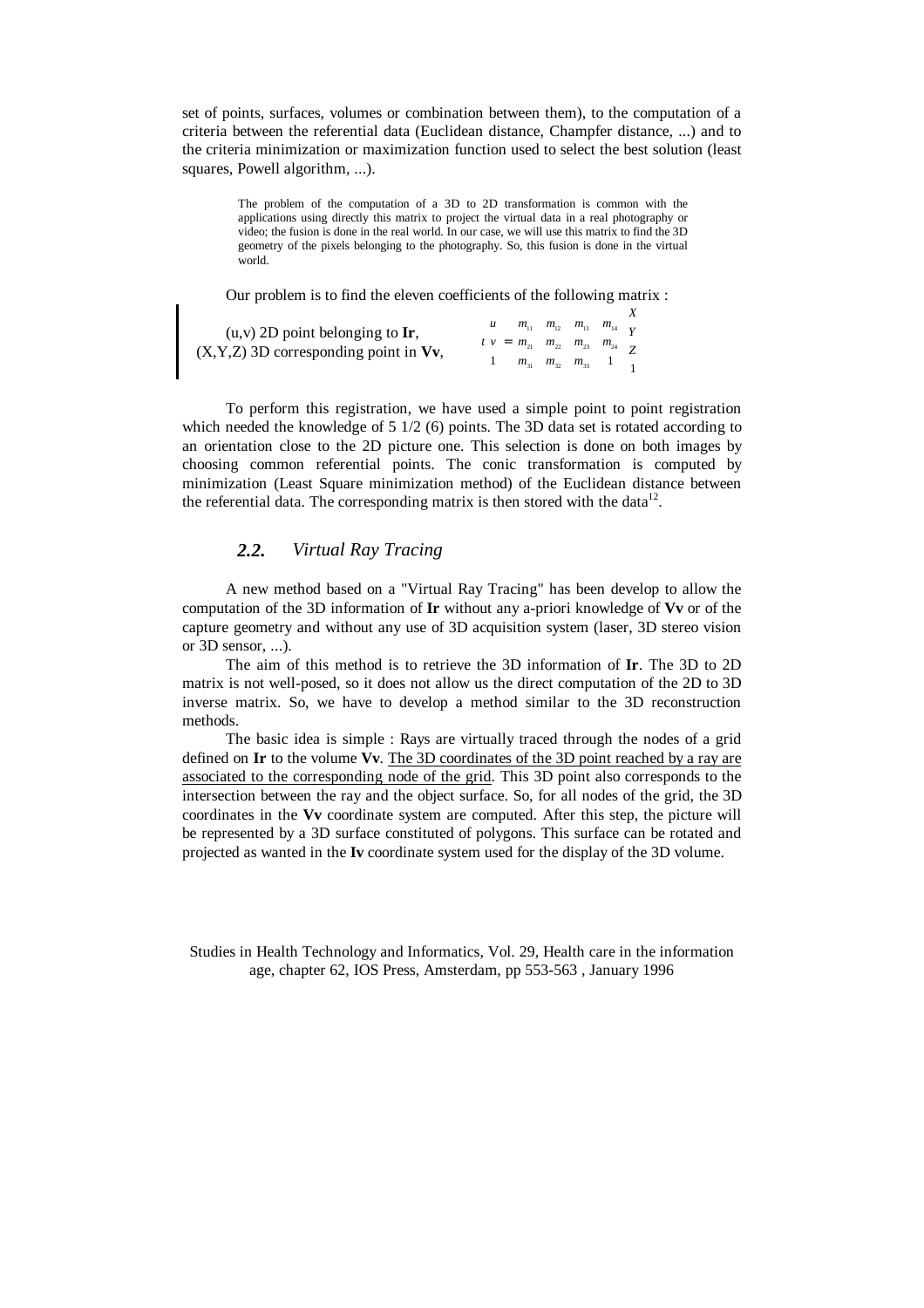#### 2.2.1. Equation of the straight line corresponding to a ray

So, for each node (u,v) belonging to the 2D picture **Ir**, we have the equation giving the 3D coordinates  $(X, Y, Z)$  in the **Vv** coordinate system  $(C.O.S.)$  related to  $(u, v)$ .

| $(X, Y, Z) \in \nabla v \text{ COS}, (u, v) \in \text{Ir COS}$ |                                                                                                                                                                                                                                        |  |  |
|----------------------------------------------------------------|----------------------------------------------------------------------------------------------------------------------------------------------------------------------------------------------------------------------------------------|--|--|
|                                                                |                                                                                                                                                                                                                                        |  |  |
|                                                                | $\begin{bmatrix} u \\ v \\ 1 \end{bmatrix} = \begin{bmatrix} m_{11} & m_{12} & m_{13} & m_{14} \\ m_{21} & m_{22} & m_{23} & m_{24} \\ m_{31} & m_{32} & m_{33} & 1 \end{bmatrix} \begin{bmatrix} X \\ Y \\ Z \\ Z \\ 1 \end{bmatrix}$ |  |  |

This 3D to 2D matrix gives us the following information :

 $(m_{11} - m_{31} * u) * X + (m_{12} - m_{32} * u) * Y + (m_{13} - m_{33} * u) * Z + (m_{14} - u) = 0$  $(m_{21} - m_{31} * v) * X + (m_{22} - m_{32} * v) * Y + (m_{23} - m_{33} * v) * Z + (m_{24} - v) = 0$ 

These two 3D equations correspond to the equation of a 3D line (ray R, principal vector These two 3D equations correspond to the equation of a 3D line (tay is, principal  $\vec{V}$ ). The ray are traced from all the nodes of the grid belonging to the selected area in **Ir**.

#### 2.2.2. First and end points of the ray

The volume is traversed by a ray going from :

• the intersection between the ray and the side of the bounding box (cube enclosing the volume) which is the closest to the projection center (focus point F),

• to the second intersection of the ray with this cube.

A reduced enclosing volume could be defined in order to reduce the number of points touched by the ray.

#### 2.2.3. Stop condition

The ray path is stopped when we reach a point belonging to the selected volume or the end point. The latter case is an error case due to the fact that each point belonging to the selected area on the picture should have its corresponding point in the segmented 3D volume. Nevertheless, if a such point is encountered because of a bad accuracy of the 3D to 2D matrix computing, this point is removed.

## 2.2.4. Direction of the ray

If  $V_1$  is the vector defined by the projection center F and the first point of the ray and  $V_2$  the vector defined by the projection center F and the volume center, the direction of the path (positive or negative increase) is determined by  $V_1$ .  $V_2$ .

## 2.2.5. Increase of the ray

To compute the 3D coordinates  $(X, Y, Z)$  of a point belonging to the ray, we fix the value of one of the coordinates. The two equations give us the two others coordinates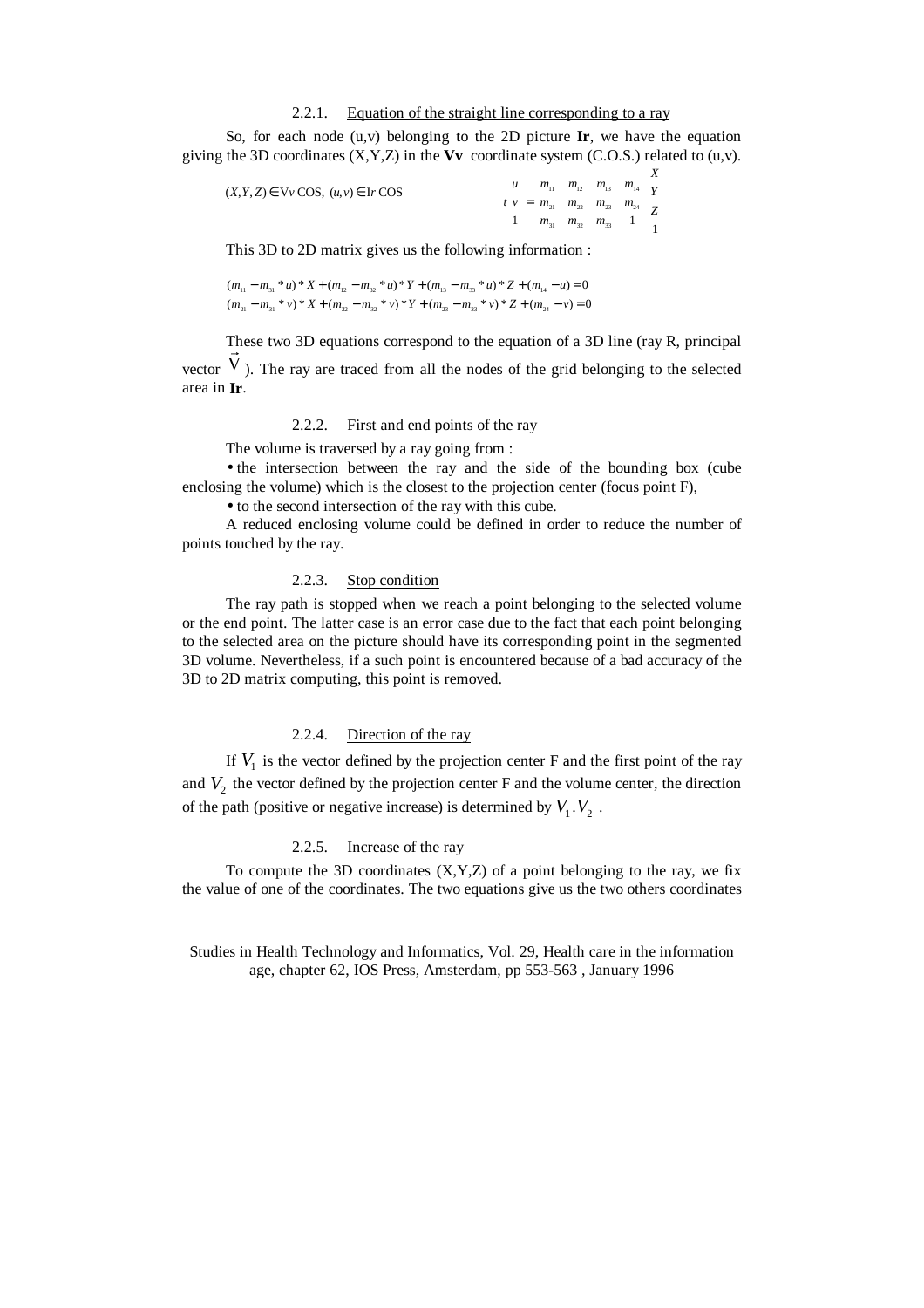as a function of  $(u, v)$ . The fixed coordinate is the one which axis is closer to the ray principal vector  $\frac{1}{\cdot}$ V (i.e. maximal scalar product between  $\frac{11}{11}$  $\vec{V}$  and  $\vec{X}$  $X$  ,  $\overrightarrow{a}$ Y and  $\Rightarrow$ Z main vectors of the volume coordinate system). This coordinate will be increased from the intersection point to the last point in the volume according to the path of the ray.

From all the nodes of the grid defined on **Ir**, a list of the polygons is built. For each of them, the following information is associated :

\* coordinates of each vertex of the polygon in the **Ir** coordinate system and in the 3D **Vv** coordinate system,

\* coordinates of the normal of the polygon in the **Vv** coordinate system computed with the 3D coordinates of each vertex of the polygon.

These information are stored in a file linked to the data set<sup>12</sup>.

## *2.3. Display*

Once the 3D information related to the 2D picture is computed, we can display the result of the mapping. The picture **Iv** is first computed using any 3D rendering algorithm. Here, we use our own 3D algorithm which provide 3D good quality display with volumetric compositing rendering.

When a new point of view is needed, the following sequence is executed :

An image **Iv**, result from the projection of the **Vv** volume on the screen plane (3D data to 3D screen matrix : Mat\_Volume\_to\_Screen), is computed. Then, an image **Ivr** of the 3D reconstructed photography is computed according

to this new orientation (Mat\_Volume\_to\_Screen):

The backward polygons are removed using classical scalar product between the normal vector of the polygon and the viewing vector.

The vertices of the polygons are projected on the screen plane.

The hidden pixels are then removed using a classical Z Buffer.

The 2D projected polygons are filled using interpolation on the picture values.

Merging the images : The resulting image is computed by summation using transparency between the **Iv** and **Ivr**.

The rendering can be done with any kind of projection (conic, spherical, orthographic or whatever).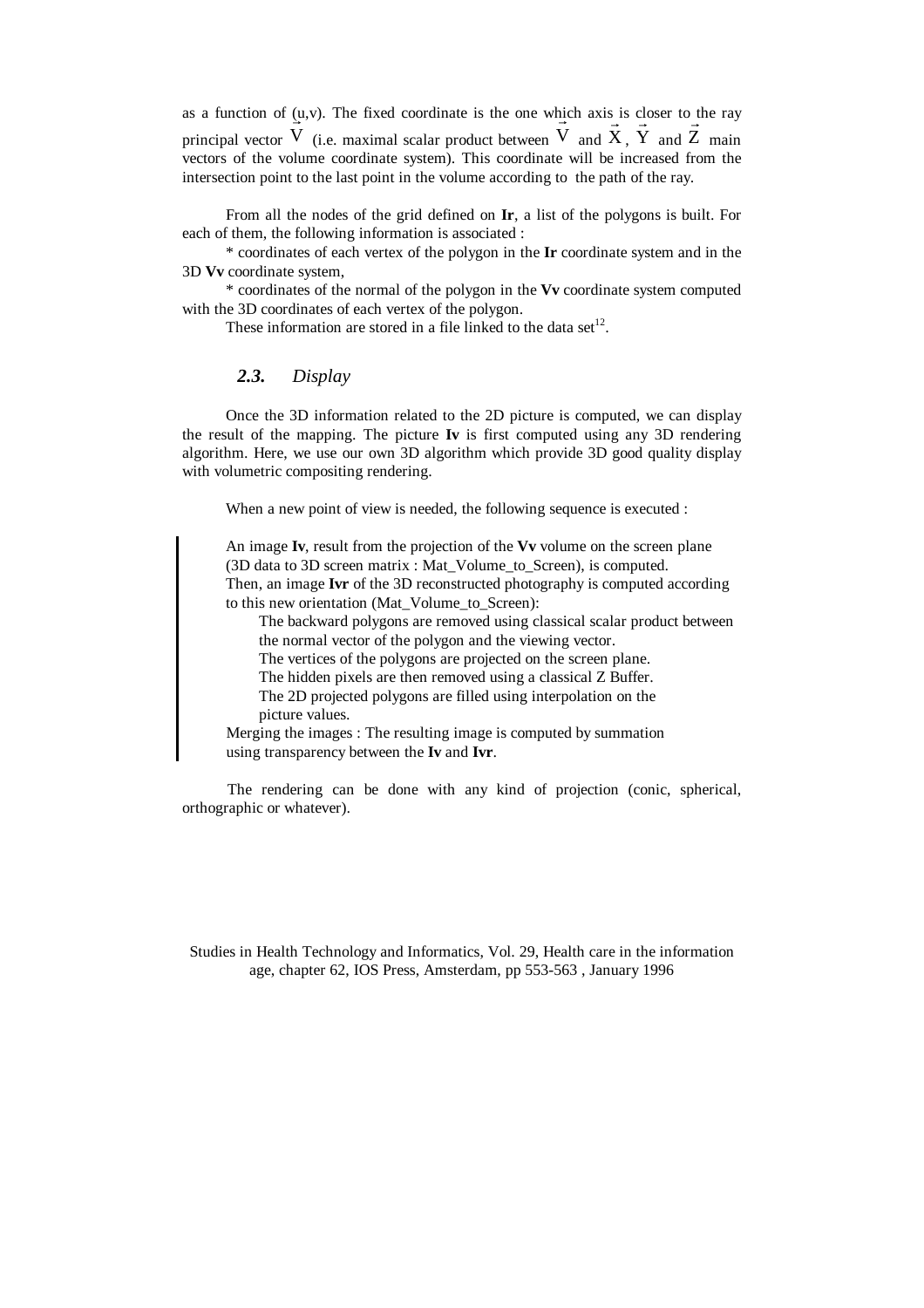

*Different points of view of the mapping of the 2D color picture Ir on the 3D data set Vv*

## **3. Discussion**

The aim of this preliminar study was to validate this virtual ray tracing method and the visual quality of the rendering. So, for the tests we have used data coming from the specific context of epilepsy surgery. The photo concerns the anatomical area visible after the definition and the resection. Brain, vessels, electrodes penetration points and operative field are viewed. This picture is taken with a DCS 400 Kodak, without any constraint, by the neurosurgeon in the operating room (OR). The size of this picture is 1532\*1024 R.G.B. pixels.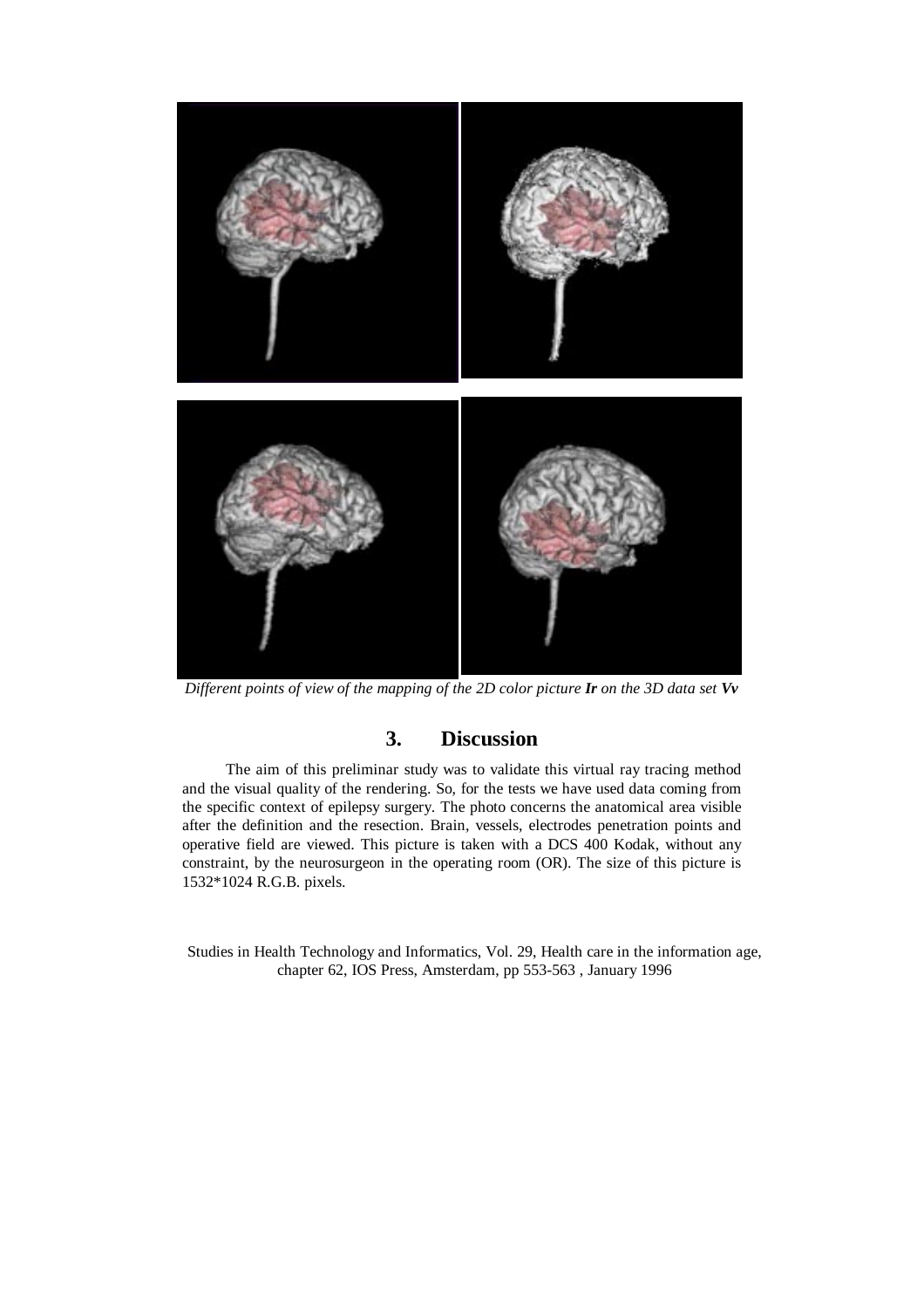The data are acquired on a 1.5 T General Electric Signa MRI related to a common T1 protocol provided 124 slices (256\*256) (thickness : 1.3 mm.). Because real and virtual information must concern the same object(s), we must be able to segment the anatomical areas shown on the photography. The MRI data base is segmented on the brain surface using classification methods<sup>13</sup>. The user selects, manually with common 2D tools, the area of the digital picture he wants to map on the MRI segmented data.

### *3.1. First conclusions*

Tests and results show the following conclusions about the "Virtual Ray Tracing" method.

This method is independent from :

- the registration method used for the computation of the 3D to 2D matrix,
- the 3D algorithms used for the rendering of the 3D volume,
- the capture of the 2D picture (any focus lenses, any distance, ...).

To validate the virtual ray tracing algorithm and the display, we used a simple registration method but we realized that the accuracy problems come from the 3D to 2D registration method :

• The accuracy of this system is very dependent on the designation of the corresponding points. We use the electrodes implantation points as referential data. These points are visible in the segmented MRI and in the 2D picture. However, it was difficult to accurately find these points in both modalities.

• The captured area on the picture corresponding to the cortectomy skull resection is small (5cm.\*5cm.). This area is somewhat curved. So, the registration points are not very representative to the conic projection.

• No information or constraints related to the shot are used. So, the resulting matrix from the minimization method is only a consistent result but geometrically non reliable. Introducing constraints (focal distance, object-camera distance, ...) will make this computation more reliable. A new digital camera gives up now the acquisition parameters in a file linked to the picture.

The registration and the virtual ray tracing are performed once only for one volume and one 2D photography. The computation time is small (few seconds) but can be optimized (better enclosing volume, look-up table use, ...). The grid used on the picture can be reduce to a more significant number of polygons to a better resolution.

The rendering quality of the fusion is dependant to the angle between the viewing orientation and the acquisition one. This problem is common with all 3D reconstruction methods. The computation time for the display are also low (less than one second). The computation of the values of the picture projected on the volume is done in the picture coordinate system. So, this method takes into account the high resolution of the picture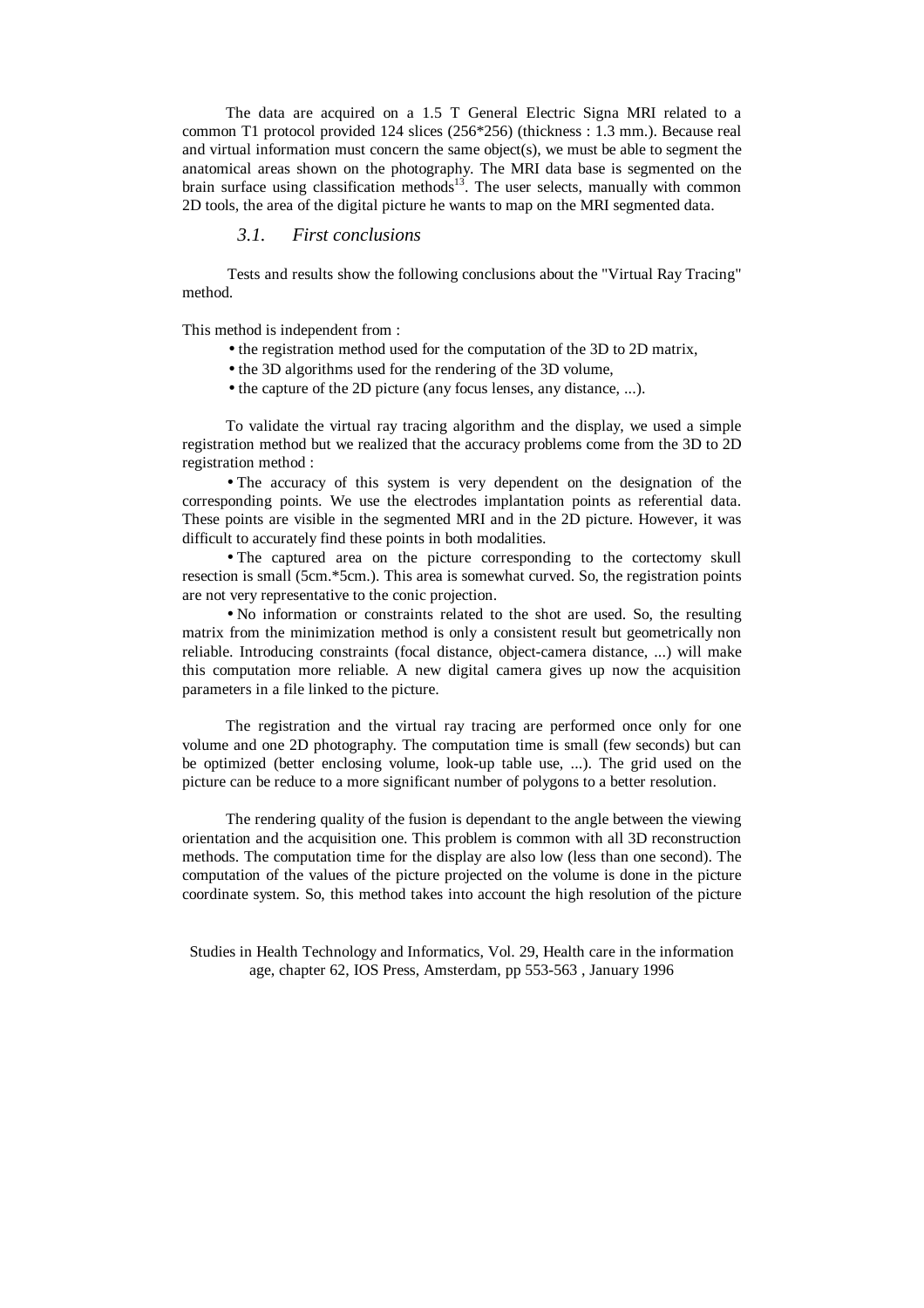$(1532*1024)$ . In the same way, the magnification is computed in the picture coordinate system.

## *3.2. Using this application*

The superimposition (registration and fusion) of 3D morphological and/or functional data set with per-operative images is an important aspect of the neurosurgery of tomorrow. This approach is fundamental in a computer aided therapeutic planning (robotic instrument holder, 3D sensors, ...) and defines interactivity between standard modalities (MRI, CT Scan, ...) and the per-operative view of the anatomical objects. This mapping could provide different kind of application :

• the confirmation of a surgical strategy based on 3D data sets (MRI, CT, ...) with the real surgical data found during the act,

• the study of accurate correlation between the operative context before and after the operation,

• the real time superimposition of images viewed in a microscope with the 3D synthetic data to control the performance of the act on a TV set in the surgical room or for remote surgeons.

Dynamic sequences of images acquired by a digital camera or digitized could be also mapped on the brain surface. It can allowed, the brain deformation due to the cortectomy expected, the replay of the act or a part of it in a delayed-time display and with any kind of 3D point of view. The use of an optical system for 3D localization with the application should also allowed to be independent of the wearisome step of the selection of anatomical referential points between the 3D volume and the picture to be mapped. Moreover, this system could taken into account the low motions due to a new point of view or to the patient motion using markers attached to the patient.

## *3.3. Future works*

The next steps are related to the automation and the improvement of some procedures of this method and related to its integration in an applicative context.

The 3D to 2D matrix computation problem must be take into account. The new digital cameras allow the knowledge of the acquisition information stored with the images. This information can be used to help the matrix computation. The use of 3D sensors will also facilitate this registration task. The camera can also be calibrated using phantoms, dividing the registration task into two parts : the computation of the 2D transformation relative to the camera and the 3D transformation relative to the patient's orientation and position.

## **4. Conclusion**

This work is included in the research about the matching between 3D virtual images coming from anatomical imaging sources and real images. Generally, the